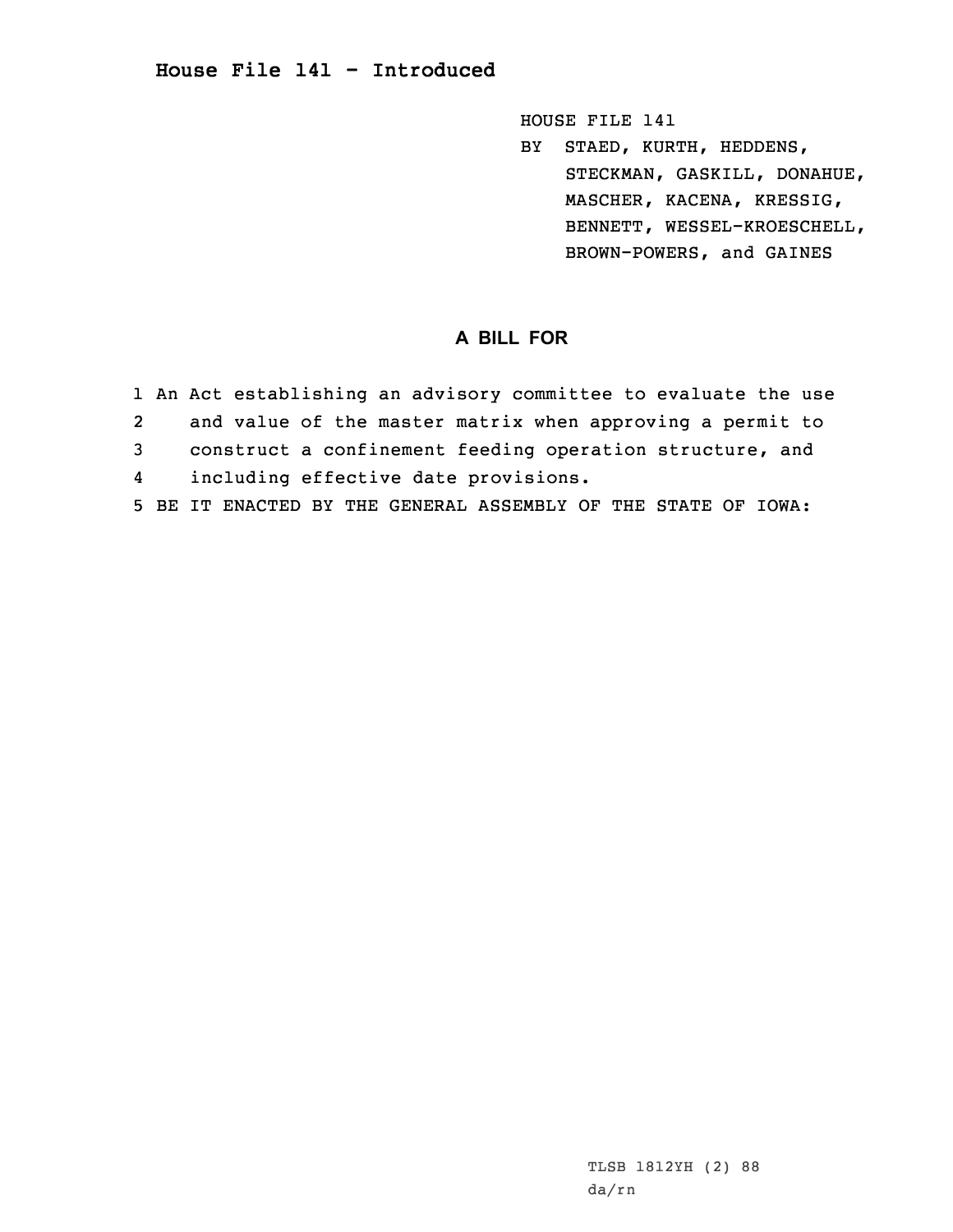1 Section 1. MASTER MATRIX EVALUATION ADVISORY COMMITTEE. 2 1. <sup>A</sup> master matrix advisory committee is established to evaluate the use and value of the master matrix adopted by the department of natural resources pursuant to section 459.305 and the extent to which the process of evaluating and approving or disapproving the construction of <sup>a</sup> confinement feeding operation structure by the department of natural resources may be improved. 2. The advisory committee shall be composed of seventeen voting members, including all of the following: 11 a. The director of the department of natural resources or <sup>a</sup> designee of the director. b. The secretary of agriculture or <sup>a</sup> designee of the secretary. c. The director of the Iowa department of public health, or the director's designee. d. <sup>A</sup> representative of the Iowa environmental council. e. <sup>A</sup> representative of the Iowa natural heritage foundation. f. <sup>A</sup> representative of the Iowa state association of counties. 22 g. <sup>A</sup> representative of the Iowa league of cities. h. <sup>A</sup> representative of the Iowa public health association. 24 i. <sup>A</sup> representative of the Iowa association of municipal utilities. j. <sup>A</sup> representative of the Iowa citizens for community improvement. k. <sup>A</sup> representative of the Iowa farmers union. l. <sup>A</sup> representative of the Iowa pork producers association. m. <sup>A</sup> representative of the Iowa cattlemen's association. n. <sup>A</sup> representative of the Iowa poultry association. o. <sup>A</sup> representative of the Iowa corn growers association. p. <sup>A</sup> representative of the Iowa soybean association. q. <sup>A</sup> representative of the Iowa farm bureau federation. 3. The advisory committee shall also include four members

LSB 1812YH (2) 88

-1-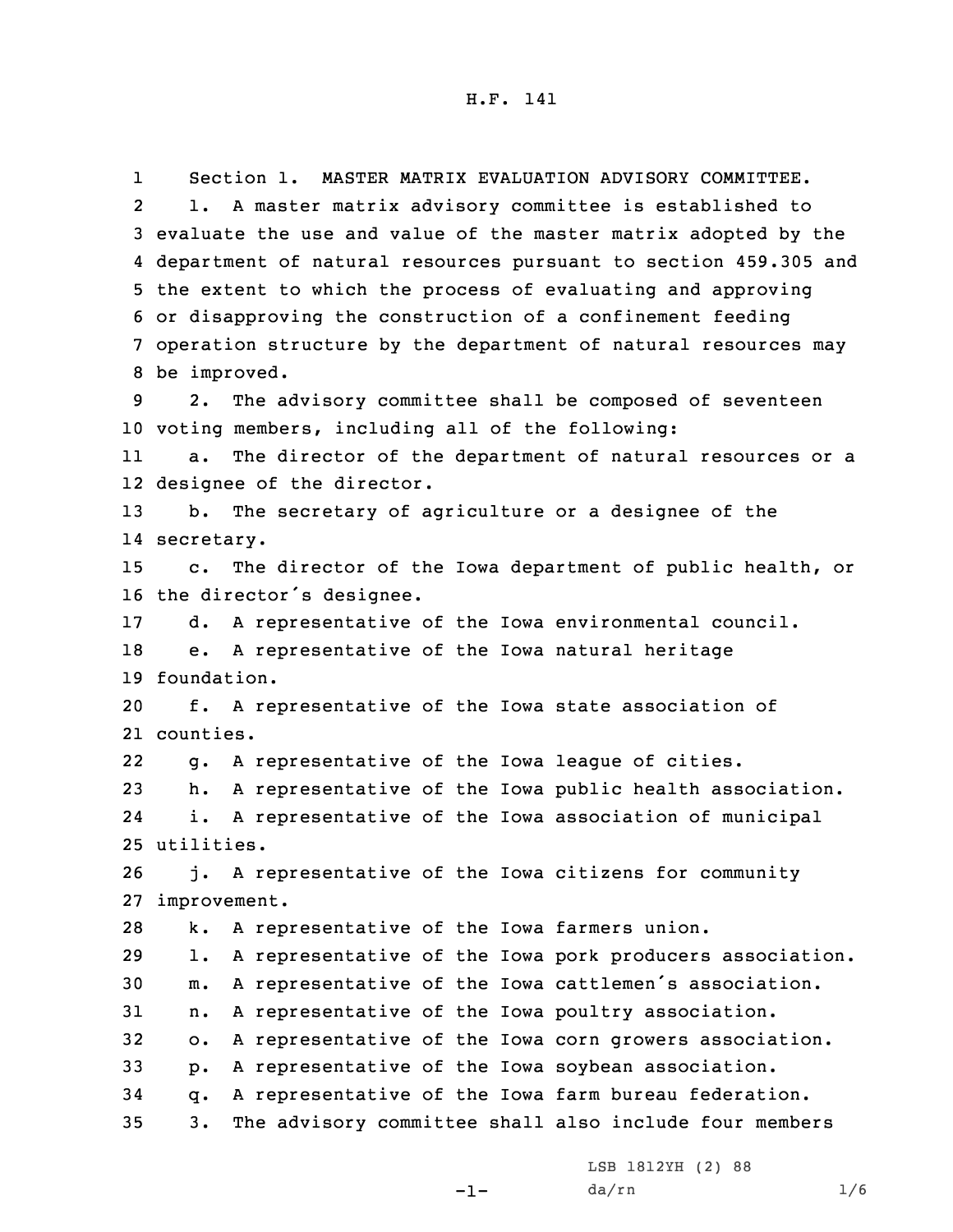H.F. 141

 of the general assembly appointed to serve in an ex officio, nonvoting capacity. The legislative members shall be selected, one member each, by the majority leader of the senate, the minority leader of the senate, the speaker of the house of representatives, and the minority leader of the house of representatives.

 4. The department of natural resources shall provide administrative support to the committee. The attorney general shall appoint an assistant attorney general to provide the advisory committee with legal counsel and assistance. The president of Iowa state university of science and technology shall appoint <sup>a</sup> person to provide the advisory committee with technical advice and assistance.

14 5. The director of the department of natural resources or the director's designee shall serve as the advisory committee's chairperson. The advisory committee may elect <sup>a</sup> vice-chairperson. <sup>A</sup> majority of the voting members of the advisory committee constitutes <sup>a</sup> quorum. Any substantive action taken by the advisory committee must be adopted by the affirmative vote of <sup>a</sup> majority of its voting membership. <sup>A</sup> lesser number of voting members may adjourn <sup>a</sup> meeting.

22 6. Voting members of the advisory committee, other than state employees, are entitled to be reimbursed for actual expenses necessarily incurred in the discharge of their duties as members of the advisory committee. The expenses shall be paid to the advisory committee members from moneys appropriated to the department of natural resources. Voting members of the advisory committee, other than state employees, are eligible to receive compensation as provided in section 7E.6. <sup>A</sup> legislative member is eligible to receive <sup>a</sup> per diem and expenses as provided in section 2.10.

 7. The advisory committee shall consider all of the following in evaluating the use of the master matrix: a. The extent to which the master matrix is designed for use by county boards of supervisors in making decisions for the

 $-2-$ 

LSB 1812YH (2) 88 da/rn 2/6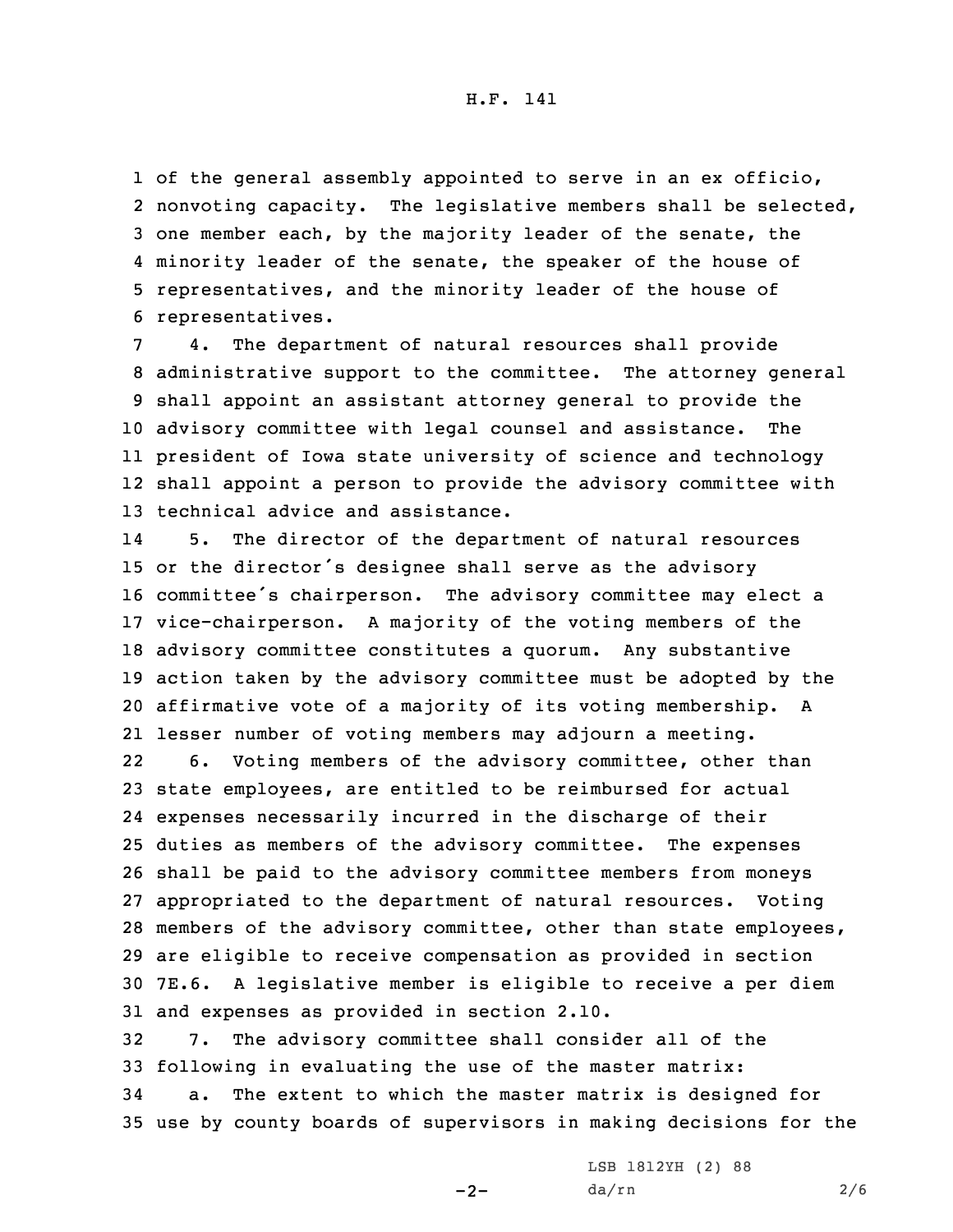1 public interest.

2 b. The use and value of different subcategories of criteria in the master matrix used to score an application, including the impact of <sup>a</sup> proposed construction on water quality, air quality, and community, as well as public health, secondary road systems, and public utilities. The advisory committee shall evaluate the necessity of retaining existing criteria or adding new criteria.

 c. The manner in which criteria is scored, including the use of <sup>a</sup> positive and negative point system, and the calculation of <sup>a</sup> minimum threshold score to receive <sup>a</sup> satisfactory rating. 12 8. The advisory committee shall determine the extent to which the process of approving applications for the construction of confinement feeding operation structures, including the siting of such structures and the use of manure management practices, may be improved. The advisory committee shall consider the functions of cities and counties in this process and the limitations imposed on county boards of supervisors to make decisions regulating the construction and management of confinement feeding operations under section 331.304A.

22 9. The advisory committee may conduct hearings throughout the state to receive public comments. The committee shall conduct surveys of county boards of supervisors throughout the state. All hearings and meetings of the advisory committee shall be open to the public.

 10. The advisory committee shall prepare and submit <sup>a</sup> report to the governor and general assembly not later than December 13, 2019. The report shall include the findings and recommendations of the advisory committee, including proposed legislation for consideration by the eighty-eighth general assembly and <sup>a</sup> proposed notice of intended action for the adoption of rules for consideration by the environmental protection commission. The committee shall discontinue its functions on that date.

 $-3-$ 

LSB 1812YH (2) 88 da/rn 3/6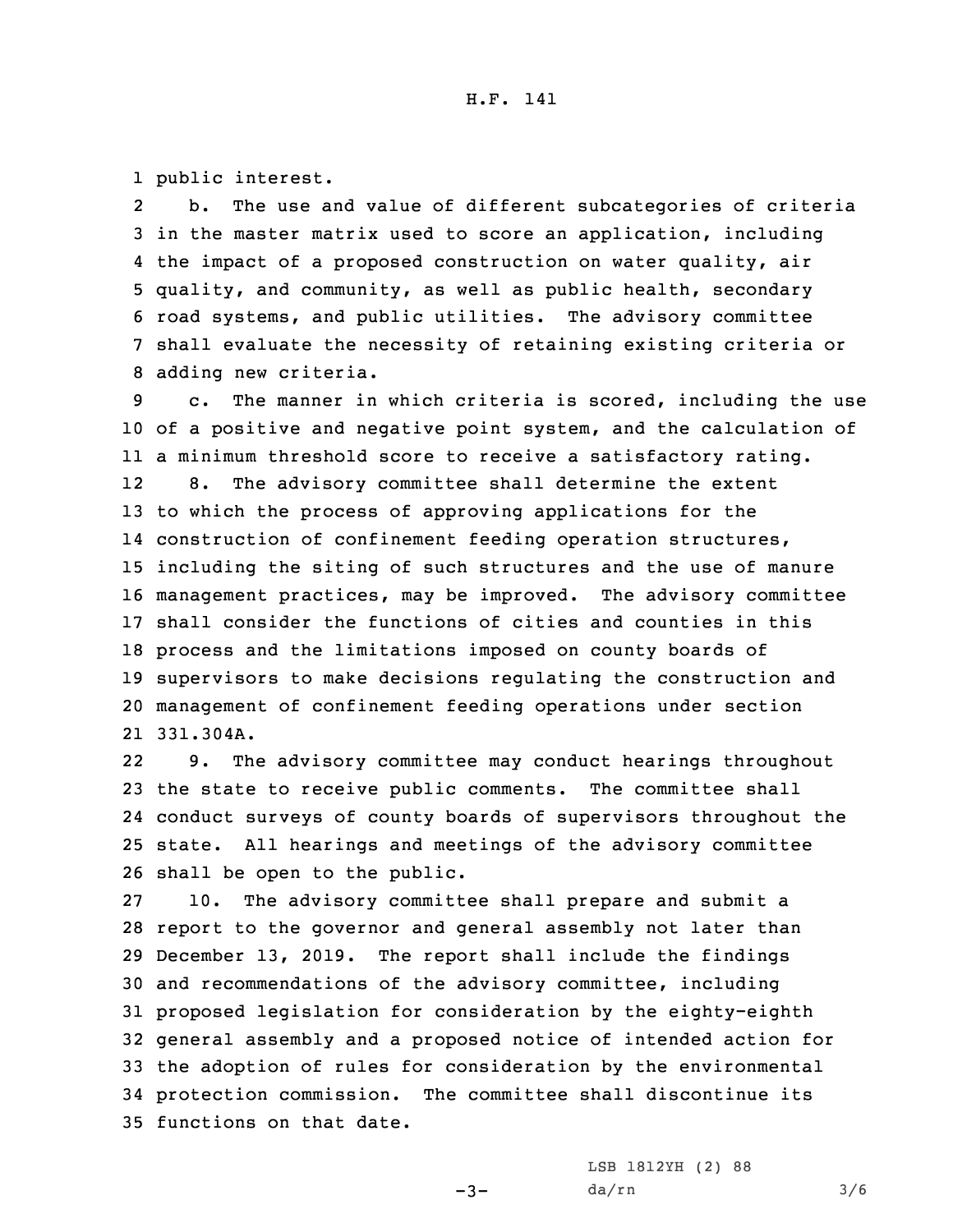## H.F. 141

1 Sec. 2. EFFECTIVE UPON ENACTMENT. This Act, being deemed of immediate importance, takes effect upon enactment. EXPLANATION 4 **The inclusion of this explanation does not constitute agreement with the explanation's substance by the members of the general assembly.** BILL'S PROVISIONS —— ESTABLISHMENT OF A MASTER MATRIX ADVISORY COMMITTEE. This bill establishes <sup>a</sup> master matrix advisory committee to evaluate the use and value of the department of natural resource's master matrix and the process of evaluating and approving or disapproving applications to establish or expand confinement feeding operations. 12 BILL'S PROVISIONS —— COMPOSITION OF COMMITTEE MEMBERSHIP AND PROCEDURES. The advisory committee is to be composed of (1) members of state agencies regulating environmental protection, agriculture, and public health; (2) representatives of private organizations interested in the environment, natural resources, agricultural practices, the interests of counties and cities, public health, and utilities; and (3) representatives of private organizations associated with agricultural commodity production which includes both crops (corn and soybeans) and animal agriculturals (swine, cattle, and poultry). The bill includes four members of the general assembly as ex officio, nonvoting members. The advisory committee is to be staffed by departmental employees, an assistant attorney general, and <sup>a</sup> person appointed by Iowa state university of science and technology. The bill provides procedures for the operation of the advisory committee, including the designation of <sup>a</sup> chairperson, quorum and voting requirements, and compensation. BILL'S PROVISIONS —— DUTIES. The advisory committee is required to consider the use and value of different subcategories of criteria in the master matrix used to score an application, and the manner in which criteria is scored. The advisory committee is also required to determine the extent to which the process of approving the construction of confinement feeding operation structures may be improved and statutory

 $-4-$ 

LSB 1812YH (2) 88  $da/rn$  4/6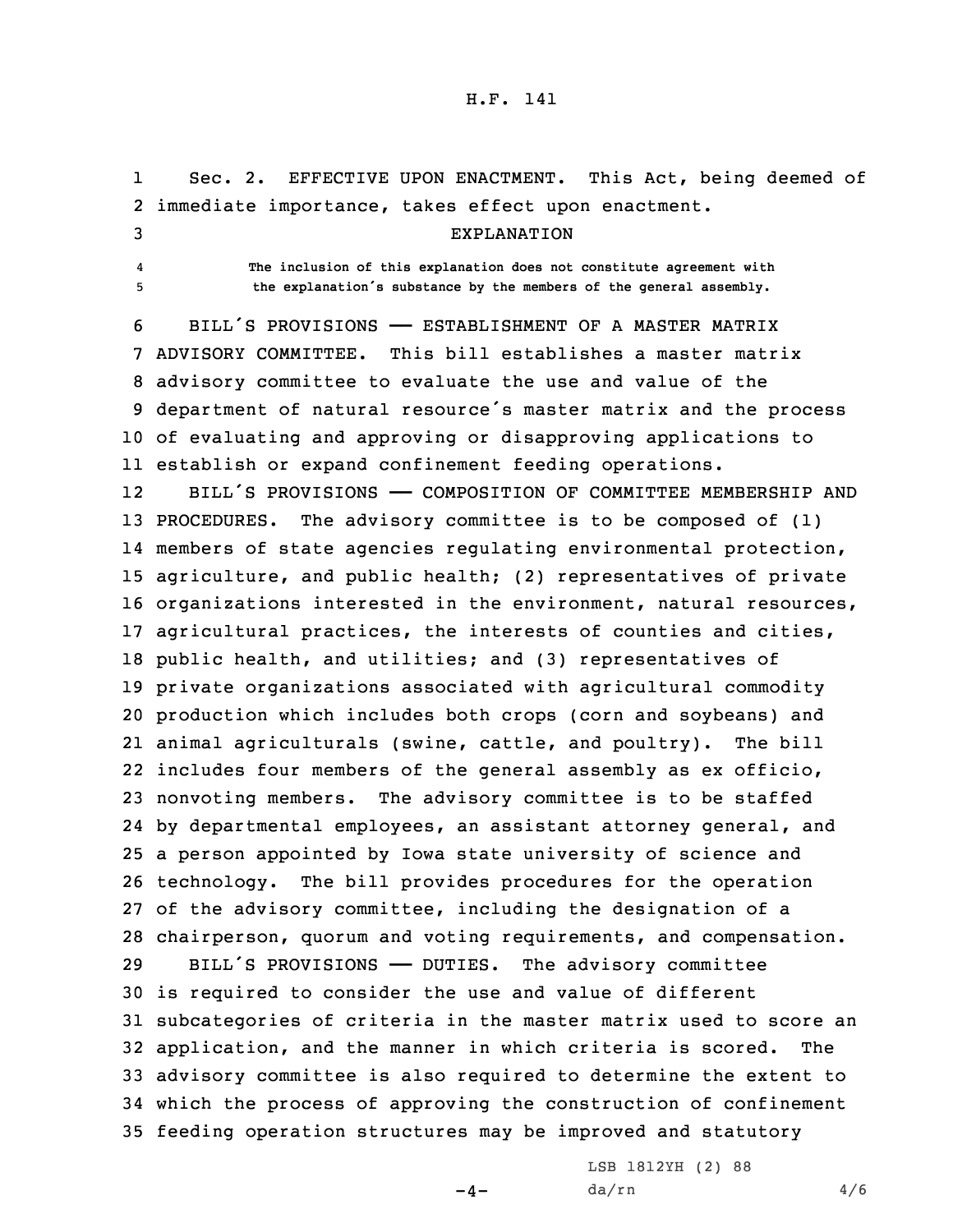limitations imposed upon counties to regulate confinement feeding operations. The advisory committee may conduct hearings throughout the state and conduct surveys of county boards of supervisors. The advisory committee must prepare and submit <sup>a</sup> report to the governor and general assembly not later than December 13, 2019. The report must include the advisory committee's findings and recommendations, including proposed legislation and rulemaking documents. The bill takes effect upon enactment.

 BACKGROUND —— TERMS. <sup>A</sup> confinement feeding operation structure is <sup>a</sup> type of animal feeding operation that includes <sup>a</sup> building to house agricultural animals and <sup>a</sup> structure used to store manure or in the case of layer operations <sup>a</sup> structure used to store washwater. <sup>A</sup> confinement feeding operation refers to <sup>a</sup> place where agricultural animals are confined and fed in totally roofed buildings for 45 days or more in any 12-month period.

18 BACKGROUND - MASTER MATRIX. The master matrix refers to <sup>a</sup> form completed by <sup>a</sup> person applying for <sup>a</sup> construction permit. The applicant is awarded points based on an agreement to construct the confinement feeding operation structure or use manure management practices in <sup>a</sup> manner that exceeds specific state law requirements. The master matrix includes three subcategories which value impacts on air, water, and community. An applicant must obtain <sup>a</sup> minimum overall score of 440 out of 880 points and <sup>a</sup> score of 25 percent of available points in each of the three subcategories. <sup>A</sup> county board of supervisors which adopts <sup>a</sup> construction evaluation resolution may evaluate the application and matrix and submit comments to the department of natural resources (Code section 459.304), which decides whether to approve or disapprove the application (Code section 459.303). <sup>A</sup> county is statutorily preempted from approving, denying, or imposing conditions upon the construction of <sup>a</sup> confinement feeding operation structure or the management of manure originating from the operation (Code

 $-5-$ 

LSB 1812YH (2) 88 da/rn 5/6